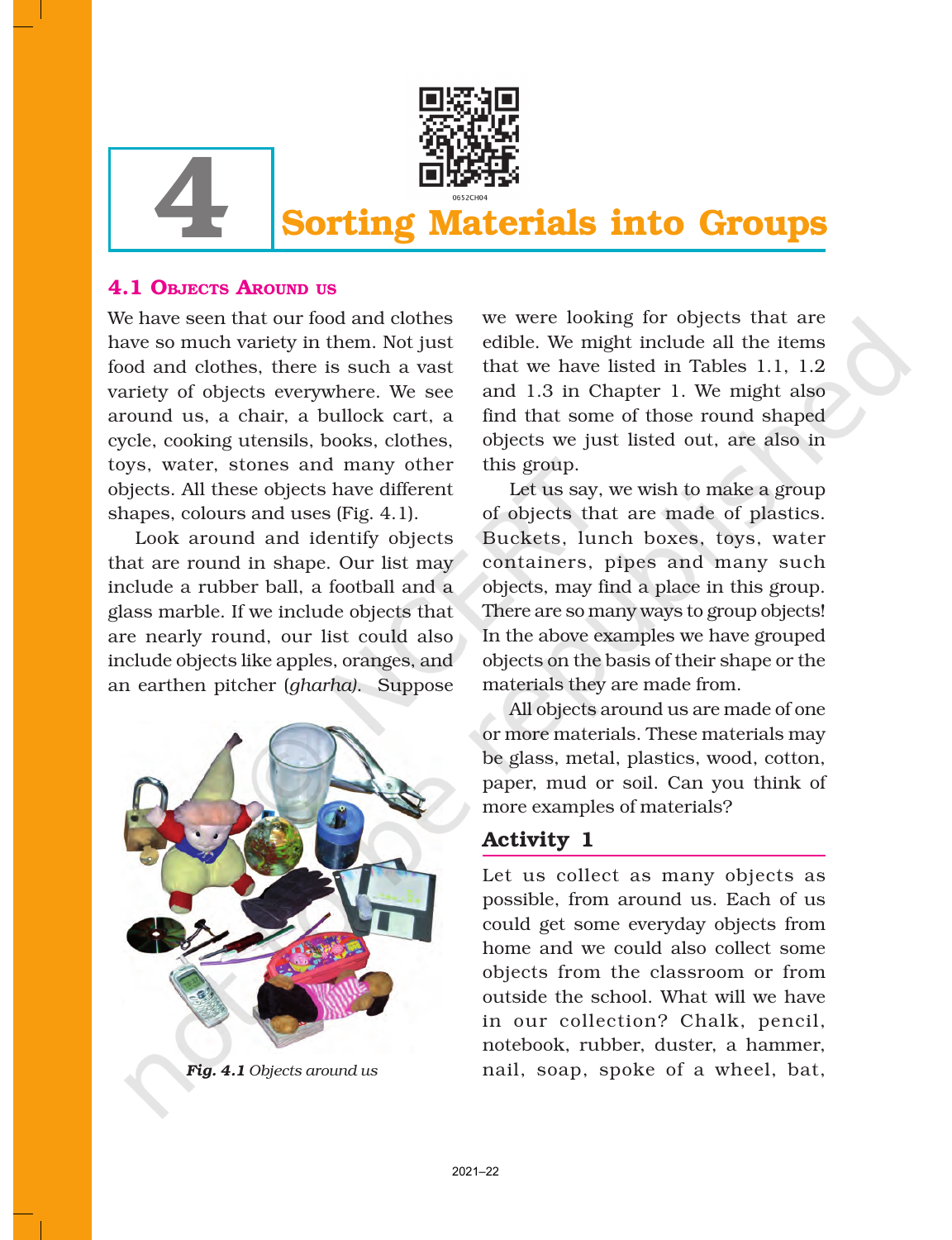matchbox, salt, potato. We can also list objects that we can think of, but, cannot bring to the classroom. For example, wall, trees, doors, tractor, road.

Separate all objects from this collection that are made from paper or wood. This way we have divided all objects into two groups. One group has the objects that are made from paper or wood while the other group has the objects that are not made of these materials. Similarly, we could separate the things that are used for preparing food.

Let us be a little more systematic. List all objects collected, in Table 4.1. Try to identify the materials that each one is made of. It would be fun to make this a large table – collecting information about as many objects as possible. It may seem difficult to find out the materials out of which some of these objects are made. In such cases, discuss with your friends, teacher and parents to identify the materials.

#### Table 4.1 Objects and the materials they are made of

| <b>Objects</b> | <b>Materials they are</b><br>made of  |
|----------------|---------------------------------------|
| Plate (thali)  | Steel, glass, plastics<br>(any other) |
| Pen            | Plastics, metal                       |
|                |                                       |
|                |                                       |

## Activity 2

Table 4.2 lists some common materials. You can also add more materials in

**SORTING MATERIALS INTO GROUPS** 27

Boojho wants to know, whether we found some materials that were used for making more than one type of an object.

Column 1 that are known to you. Now, try and think of everyday objects you know, that are made mainly of these materials, and list them in Column 2.

#### Table 4.2 Different types of objects that are made from the same material

| <b>Material</b> | <b>Objects made of</b><br>these materials                |
|-----------------|----------------------------------------------------------|
| Wood            | Chair, table,<br>plough, bullock cart<br>and its wheels, |
| Paper           | Books, notebooks,<br>newspaper, toys,<br>calendars,      |
| Leather         |                                                          |
| <b>Plastics</b> |                                                          |
| Cotton          |                                                          |
|                 |                                                          |

What do we find from these tables? First, we grouped objects in many different ways. We then found that objects around us are made of different materials. At times, an object is made of a single material. An object could also be made of many materials. And then again, one material could be used for making many different objects. What decides which material should be used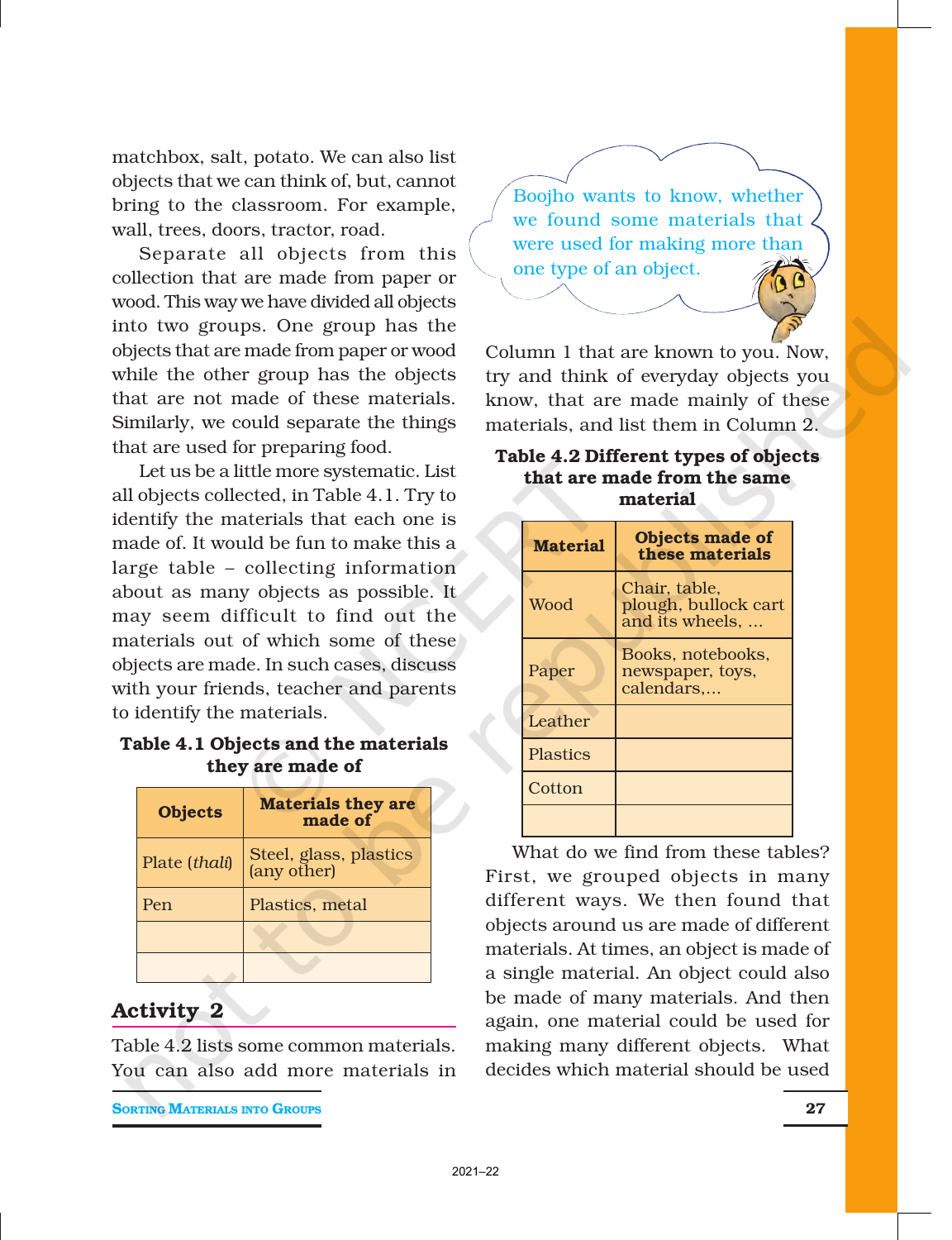for making any given object? It seems that we need to know more about different materials.

#### 4.2 PROPERTIES OF MATERIALS

Have you ever wondered why a tumbler is not made with a piece of cloth? Recall our experiments with pieces of cloth in Chapter 3 and also keep in mind that we generally use a tumbler to keep a liquid. Therefore, would it not be silly, if we were to make a tumbler out of cloth (Fig 4.2)! What we need for a tumbler is glass, plastics, metal or other such material that will hold water. Similarly, it would not be wise to use paper-like materials for cooking vessels.



*Fig. 4.2 Using a cloth tumbler*

We see then, that we choose a material to make an object depending on its properties, and the purpose for which the object is to be used.

So, what are all the properties of materials that would be important for their usage? Some properties are discussed here.

#### Appearance

Materials usually look different from each other. Wood looks very different from iron. Iron appears different from copper or aluminium. At the same time, there may be some similarities between iron, copper and aluminium that are not there in wood.

## Activity 3

Collect small pieces of different materials – paper, cardboard, wood, copper wire, aluminium sheet, chalk. Do any of these appear shiny? Separate the shiny materials into a group.

Now, observe as the teacher cuts each material into two pieces and look at the freshly cut surface (Fig. 4.3). What do you notice? Does the freshly cut surface of some of these materials appear shiny? Include these objects also in the group of shiny materials.

Do you notice such a shine or lustre in the other materials, cut them anyway as you can? Repeat this in the class with as many materials as possible and make a list of those with and without lustre. Instead of cutting, you can rub the surface of material with sand paper to see if it has lustre.



*Fig. 4.3 Cutting pieces of materials to see if they have lustre*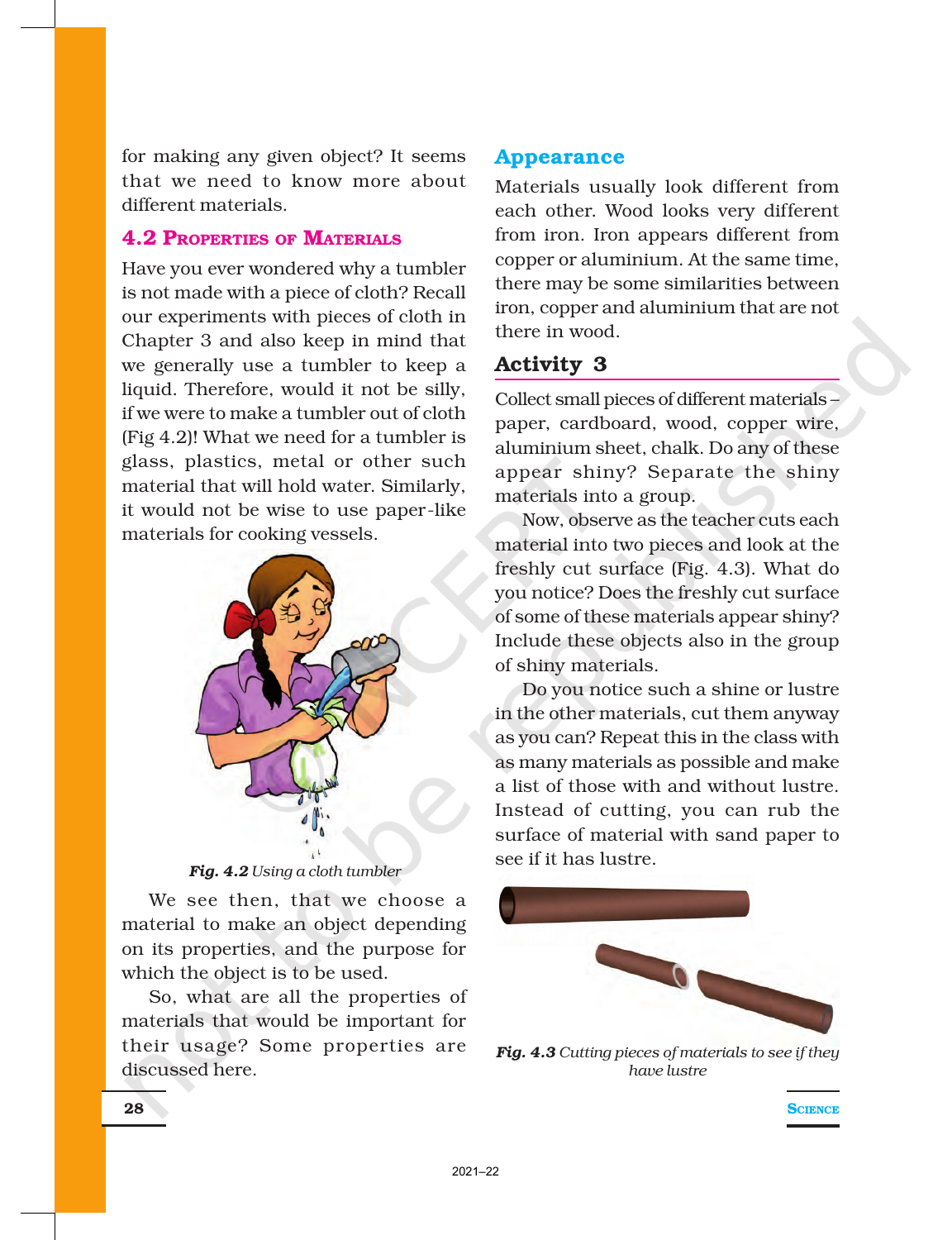Materials that have such lustre are usually metals. Iron, copper, aluminium and gold are examples of metals. Some metals often lose their shine and appear dull, because of the action of air and moisture on them. We therefore, notice the lustre, only on their freshly cut surface. When you visit an ironsmith or a workshop, look out for freshly cut surfaces of metal rods to see if they have lustre.

#### **Hardness**

When you press different materials with your hands, some of them may be hard to compress while others can be easily compressed. Take a metal key and try to scratch with it, the surface of a piece of wood, aluminium, a piece of stone, a nail, candle, chalk, any other material or object. You can easily scratch some materials, while some cannot be scratched so easily. Materials which can be compressed or scratched easily are called soft while some other materials which are difficult to compress are called hard. For example, cotton or sponge is soft while iron is hard.

In appearance, materials can have different properties, like lustre, hardness, be rough or smooth. Can you think of other properties that describe the appearance of a material?

### Soluble or Insoluble?

#### Activity 4

Collect samples of some solid substances such as sugar, salt, chalk powder, sand and sawdust. Take five glasses or

**SORTING MATERIALS INTO GROUPS** 29

beakers. Fill each one of them about twothirds with water. Add a small amount (spoonful) of sugar to the first glass, salt to the second and similarly, add small amounts of the other substances into the other glasses. Stir the contents of each of them with a spoon. Wait for a few minutes. Observe what happens to the substances added to water (Fig. 4.4). Note your observations as shown in Table 4.3.



*Fig. 4.4 What disappears, what doesn't?*

#### Table 4.3 Mixing different solid materials in water

| <b>Substance</b> | Disappears in water/<br>does not disappear |
|------------------|--------------------------------------------|
| Salt             | Disappears completely in<br>water          |
| Sugar            |                                            |
| Sand             |                                            |
| Chalk<br>powder  |                                            |
| Sawdust          |                                            |

You will notice that some substances have completely disappeared or dissolved in water. We say that these substances are **soluble** in water. Other substances do not mix with water and do not disappear even after we stir for a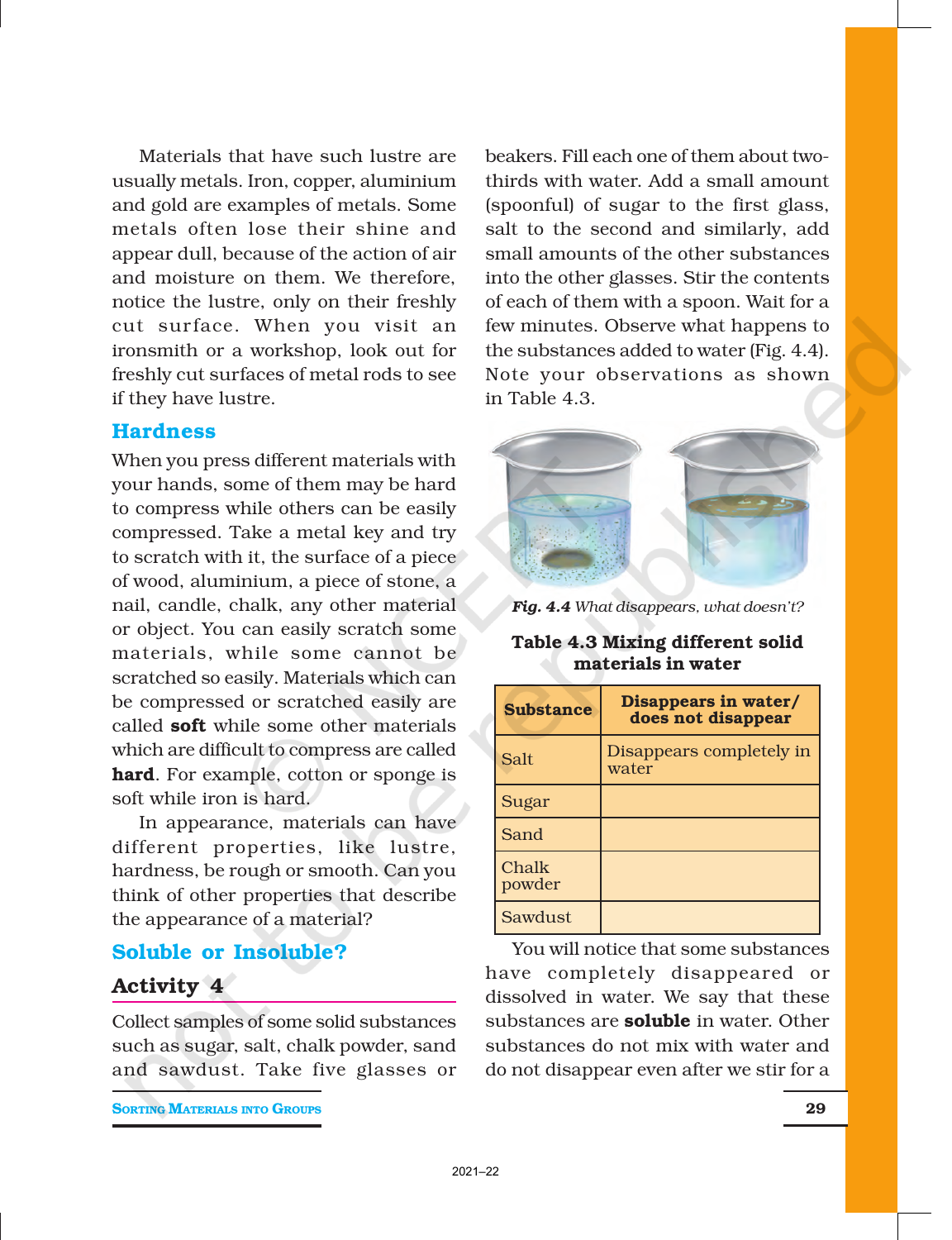long time. These substances are insoluble in water.

Water plays an important role in the functioning of our body because it can dissolve a large number of substances. Do liquids also dissolve in water?

# Activity 5

Collect samples of vinegar, lemon juice, mustard oil or coconut oil, kerosene or any other liquid. Take a glass tumbler. Fill it up to half with water. Add a few spoonfuls of one liquid to this and stir it well. Let it stand for five minutes. Observe whether the liquid mixes with water (Fig. 4.5). Repeat the same with other liquids, as many different liquids as are available to you. Write your observations in Table 4.4.

#### Table 4.4 Solubility of some common liquids in water

| <b>Liquid</b> | Mixes well/<br>Does not mix |
|---------------|-----------------------------|
| Vinegar       | <b>Mixes well</b>           |
| Lemon juice   |                             |
| Mustard oil   |                             |
| Coconut oil   |                             |
| Kerosene      |                             |



*Fig. 4.5 (a) Some liquids mix well with water while (b) some others do not*

We notice that some liquids get completely mixed with water. Some others do not mix with water and form a separate layer when kept aside for some time.

Boojho suggests that we also check if the liquids that we used in Activity 5, mix well with some liquid other than water.

Paheli is curious to know whether gases also dissolve in water.

Some gases are soluble in water whereas others are not. Water, usually, has small quantities of some gases dissolved in it. For example, oxygen gas dissolved in water is very important for the survival of animals and plants that live in water.

# Objects may float or sink in water

While doing Activity 4, you might have noticed that the insoluble solids separated out from water. You may have also noticed this with some liquids in Activity 5. Some of these materials that did not mix with water, floated to the surface of water. Others may have sunk to the bottom of the tumbler, right? We notice many examples of objects that float in water or sink (Fig. 4.6). Dried leaves fallen on the surface of a pond, a stone that you throw into this pond, few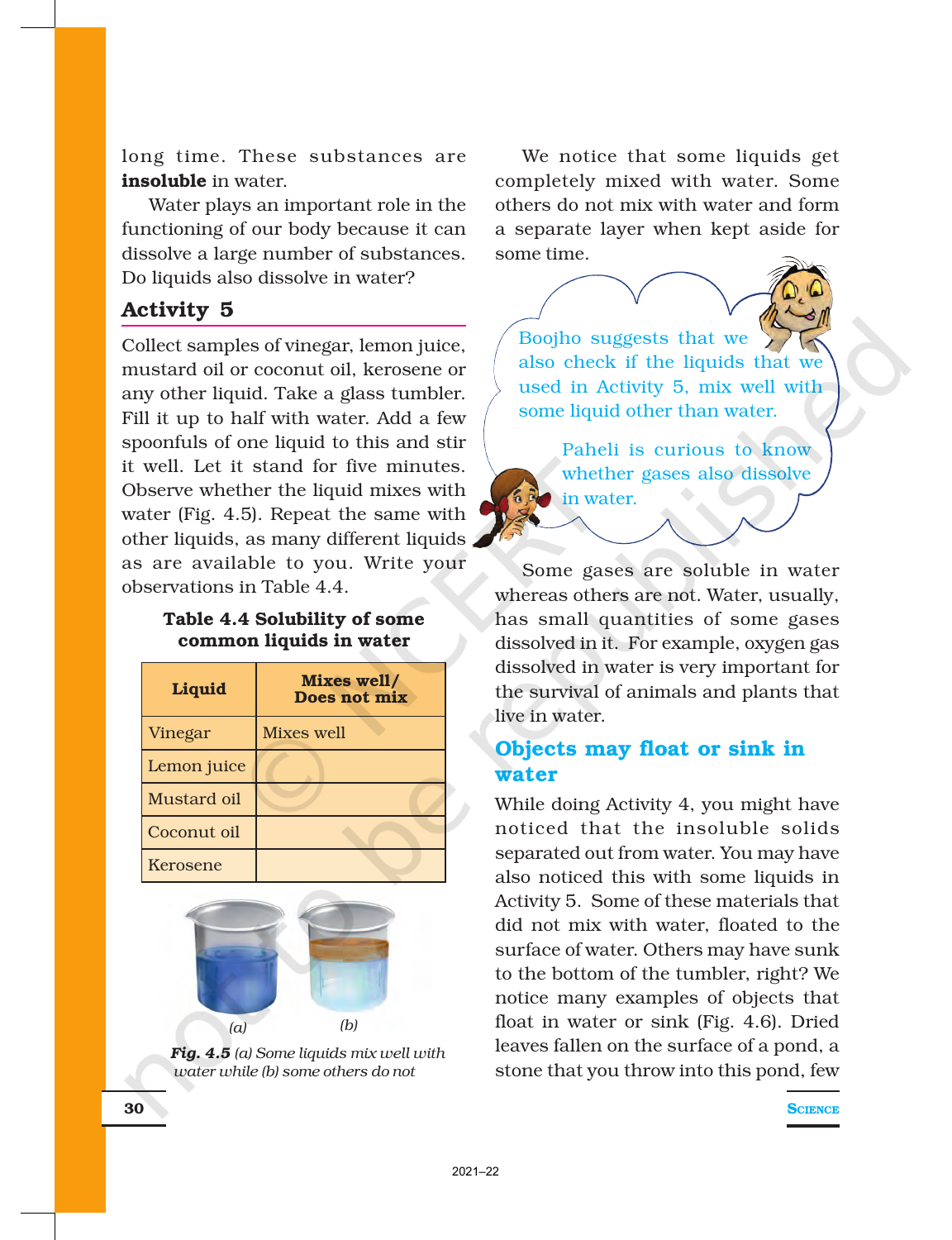

*Figure 4.6 Some objects float in water while others sink in it*

drops of honey that you let fall into a glass of water. What happens to all of these?

Boojho would like you to give him five examples each, of objects that float and those that sink in water. What about testing these same materials to see if they float or sink in other liquids like oil?

#### **Transparency**

You might have played the game of hide and seek. Think of some places where you would like to hide so that you are not seen by others. Why did you choose those places? Would you have tried to



*Fig. 4.7 Looking through opaque, transparent or translucent material*

**SORTING MATERIALS INTO GROUPS** 31

hide behind a glass window? Obviously not, as your friends can see through that and spot you. Can you see through all the materials? Those substances or materials, through which things can be seen, are called transparent (Fig. 4.7). Glass, water, air and some plastics are examples of transparent materials. Shopkeepers usually prefer to keep biscuits, sweets and other eatables in transparent containers of glass or



*Fig. 4.8 Transparent bottles in a shop*

plastic, so that buyers can easily see these items (Fig. 4.8).

On the other hand, there are some materials through which you are not able to see. These materials are called opaque. You cannot tell what is kept in a closed wooden box, a cardboard carton or a metal container. Wood, cardboard and metals, are examples of opaque materials.

Do we find that we can group all materials and objects, without any confusion, as either opaque or transparent?

# Activity 6

Take a sheet of paper and look through it towards a lighted bulb. Make a note of your observation. Now, put 2-3 drops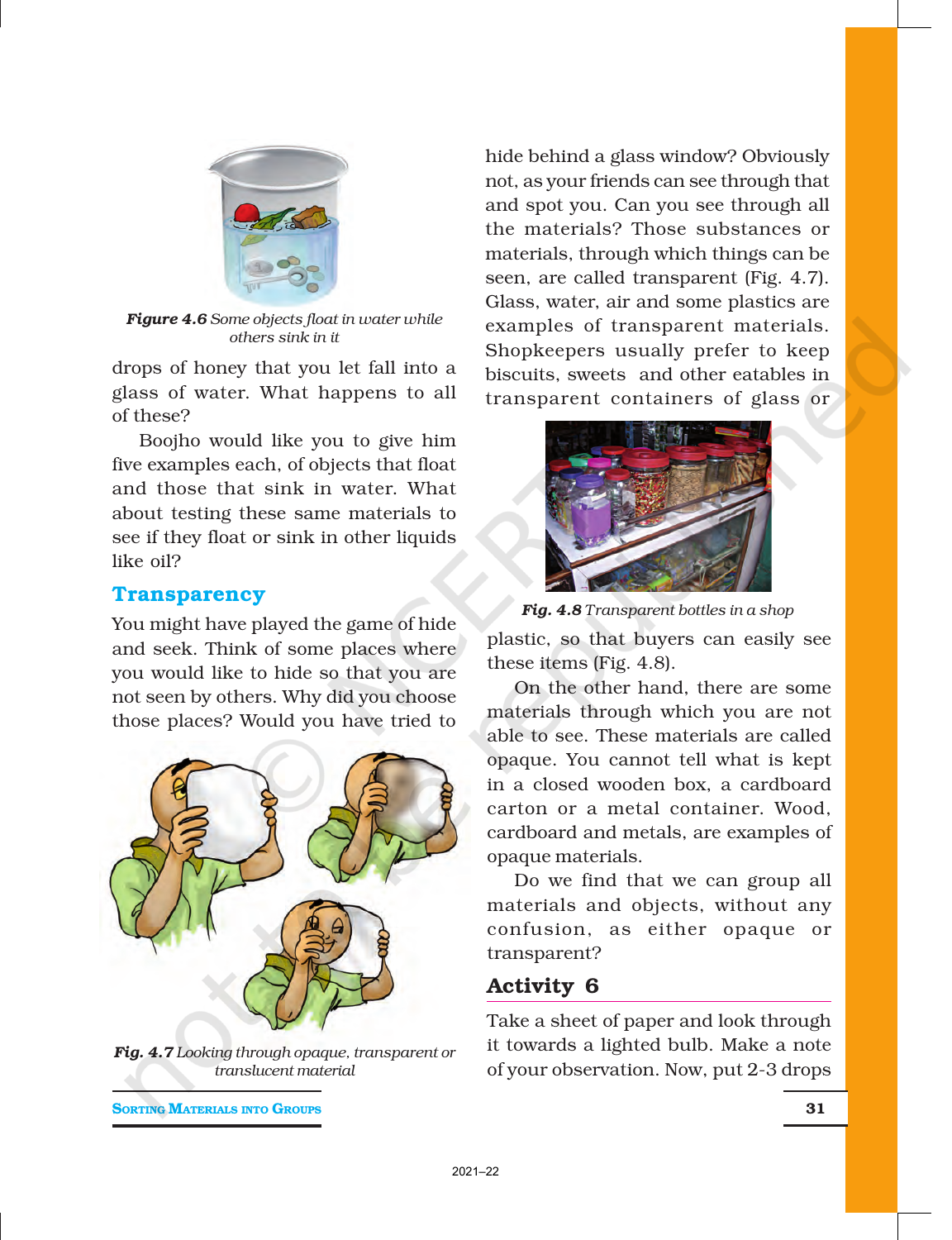of some oil and spread it on the sheet of paper. Look again towards the lighted bulb through that portion of the paper on which the oil has been spread. Do you find that the bulb is more clearly visible than before? But, can you see clearly through the oiled paper? Is everything on the other side of it visible? Perhaps not. The materials through which objects can be seen, but not clearly, are known as translucent. Remember the oily patch on paper when we tested food items for presence of fats? That was translucent too. Can you think of some more examples of translucent materials?

We can therefore group materials as opaque, transparent and translucent.



*Fig. 4.9 Does torch light pass through your palm?*

Paheli suggests covering the glass of a torch with your palm at a dark place. Switch on the torch and observe the other side of the palm. She wants to know

whether palm of your hand is opaque, transparent or translucent?

We learnt that materials differ in their appearance and the way they mix in water or other liquids. They may float or sink in water or may be transparent, opaque or translucent. Materials can be grouped on the basis of similarities or differences in their properties.

Why do we need to group materials? In everyday life, we often group materials for our convenience. At home, we usually store things in such a manner that similar objects are placed together. Such an arrangement helps us to locate them easily. Similarly, a grocer usually keeps all type of biscuits at one corner of his shop, all soaps at another while grains and pulses are stored at some other place.

There is another reason why we find such grouping useful. Dividing materials in groups makes it convenient to study their properties and also observe any patterns in these properties. We will study more about this in higher classes.

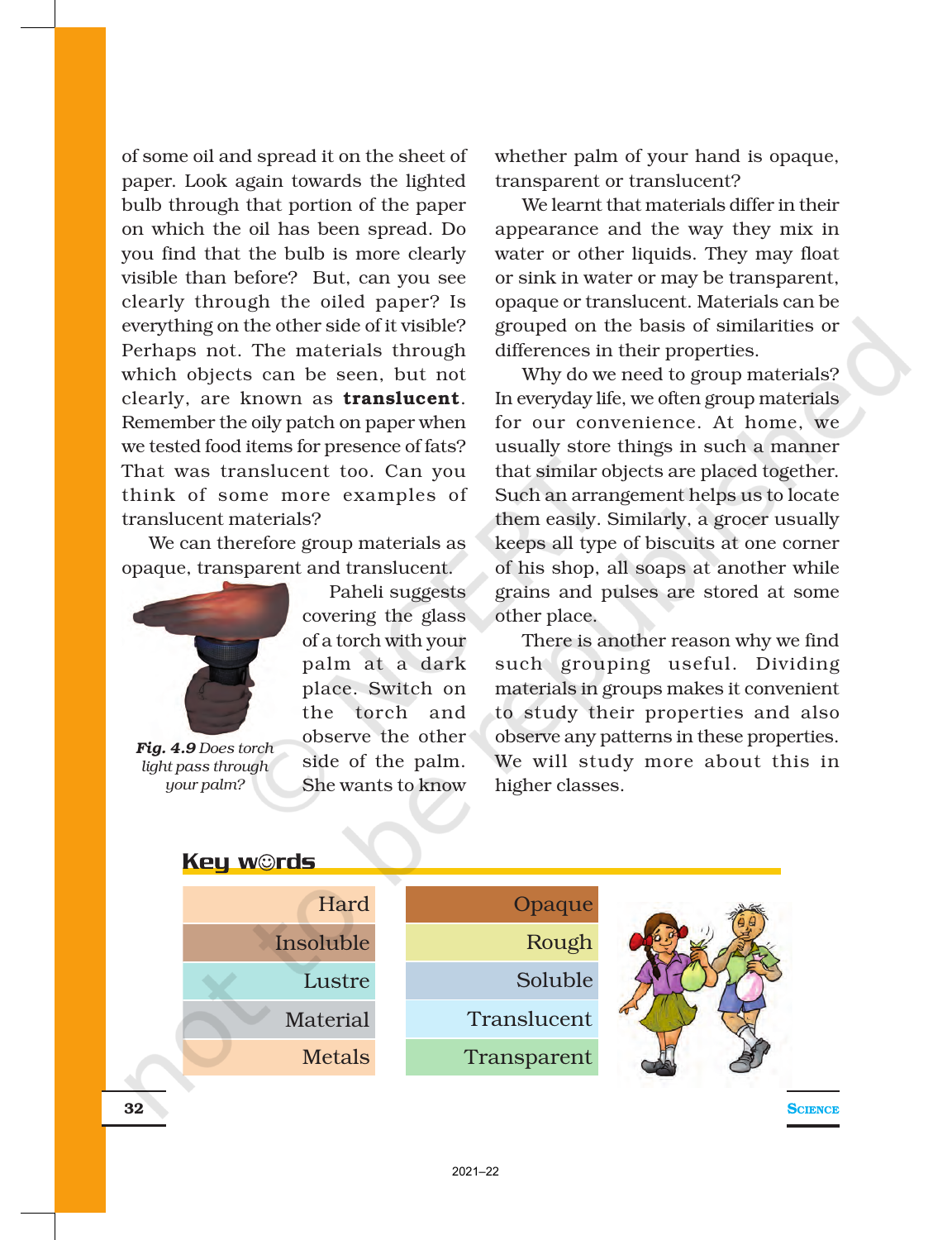#### **Summary@**

- **n** Objects around us are made up of a large variety of materials.
- $\blacksquare$  A given material could be used to make a large number of objects. It is also possible that an object could be made of a single material or of many different types of materials.
- **n** Different types of materials have different properties.
- **n** Some materials are shiny in appearance while others are not. Some are rough, some smooth. Similarly, some materials are hard, whereas some others are soft.
- Some materials are soluble in water whereas some others are insoluble.
- **n** Some materials such as glass, are transparent and some others such as wood and metals are opaque. Some materials are translucent.
- n Materials are grouped together on the basis of similarities and differences in their properties.
- n Things are grouped together for convenience and to study their properties.

## **Exercises**

- 1. Name five objects which can be made from wood.
- 2. Select those objects from the following which shine: Glass bowl, plastic toy, steel spoon, cotton shirt
- 3. Match the objects given below with the materials from which they could be made. Remember, an object could be made from more than one material and a given material could be used for making many objects.

2021–22

| <b>Objects</b> | <b>Materials</b> |
|----------------|------------------|
| <b>Book</b>    | Glass            |
| Tumbler        | Wood             |
| Chair          | Paper            |
| Toy            | Leather          |
| <b>Shoes</b>   | <b>Plastics</b>  |

- 4. State whether the statements given below are True or False.
	- (i) Stone is transparent, while glass is opaque.
	- (ii) A notebook has lustre while eraser does not.
	- (iii) Chalk dissolves in water.
	- (iv) A piece of wood floats on water.

**SORTING MATERIALS INTO GROUPS** 33